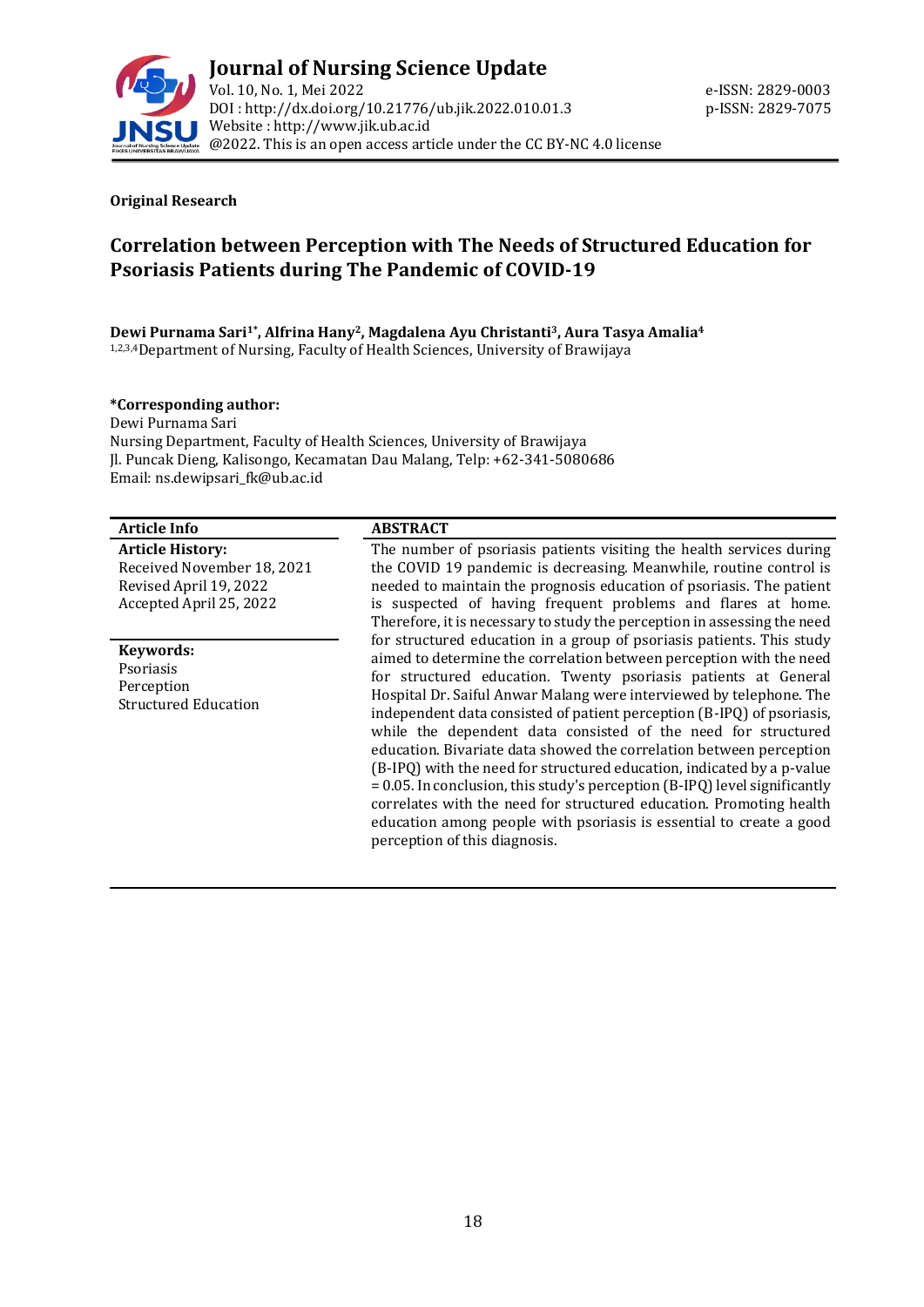

**Journal of Nursing Science Update** Vol. 10, No. 1, Mei 2022 e-ISSN: 2829-0003 DOI : [http://dx.doi.org/10.21776/ub.jik.2022.010.01.3](http://dx.doi.org/10.21776/ub.jik.2022.010.01) p-ISSN: 2829-7075 Website : http:/[/www.jik.ub.ac.id](http://www.jik.ub.ac.id/) @2022. This is an open access article under the CC BY-NC 4.0 license

#### **Introduction**

Psoriasis is a severe problem that strongly affects people's way of seeing/herself and being seen by others. Psoriasis is related to social stigma, pain, inconvenience, physical disability, and psychological pressure (Bhosle, 2006). Chronic care and the decreasing productivity of the patients lead to significant economic and financial consequences. The annual budget for a psoriasis medication is approximately \$ 1.6 to \$ 4.3 billion. Nowadays, the population of psoriasis patients reaches 2% worldwide. The approximate total of the population is 125 million patients from all over the world.

The highest incident rate is located in Scandinavian and Northern-European countries. Meanwhile, the psoriasis prevalence in Indonesia reached 2.5% of the total population. Although new cases are rising, many patients have not received medical treatment (Krisnarto, 2016). The disease process with the early-onset before 16 years old (27-45% cases) and before 20 years old (50% cases) created challenges in controlling and minimizing the symptoms of the disease in the long term. Like the other chronic diseases, psoriasis patients need to have adequate management in self-care. Various challenges in managing self-care affect the result of the maintenance therapy. Patients often fail to adhere to the therapy regimen. Several probabilities cause the failure, such as doubting the therapy's efficacy and realizing the side effect of the excessive medication. The ineffective communication between patients and healthcare providers may also ruin selfcare management. The success of caring for psoriasis needs a holistic approach, both medical and psychosocial achieve a better quality of life.

In the era of the pandemic of COVID-19, there are several considerations from the dermatologist to change the procedure in doing the immunosuppressant medication for psoriasis patients (Tim Satgas Covid-19, 2020). Applying the biological-agents therapy during the pandemic was conducted according to the cases faced by patients. However, the use of the immunosuppressant should be stopped during the pandemic of COVID-19

remains unclear. The type of non-biological medicine generally has a relatively short halflife, so quitting the therapy becomes easier. Meanwhile, biological treatment has a longer half-life than non-biological (Price, 2020). The severity of the disease also becomes an important consideration. Severe psoriasis and erythroderma, delaying the therapy aggravate the prognosis (Shanshal, 2020).).

Thus, a study investigating the crucial factors in assessing the educational needs of a group of psoriasis patients is essential. The Research Center for Health and Technology in Denmark found out that people with chronic disease need education about the disease and a particular skill in anticipating the barrier and risks of the worsening conditions (Medicinsk, 2009). This research is conducted to determine the perception correlated with the need for education. The benefit of research serves basic theory and knowledge about perception and the need for structured education assessed from Psoriasis patients. Hence, a health provider can assist in fulfilling this considering many barriers met by patients in the General Hospital Dr. Saiful Anwar Malang.

# **Method**

This research used an analytical observation design with a cross-sectional framework. The research was conducted in the Dermatology and Venereology outpatient ward of the general hospital, Dr. Saiful Anwar Malang, East Java, Indonesia. The research lasted for three months, starting from July to September 2021. The research subject was the psoriasis patients with inclusive criteria as follows: 1. had been diagnosed with medical psoriasis; 2. was at least 16 years old; 3. was ready to participate in this research; 4. was ready to receive and respond the interview questions; 5. was fully conscious and generally in good health. In contrast, exclusion criteria consist of a history of comorbid diseases such as chronic infections, malignancies, and asthma and refusing the question and interview process.

The consecutive sampling method was used. The number of Psoriasis patients in the dermatology and venereology outpatient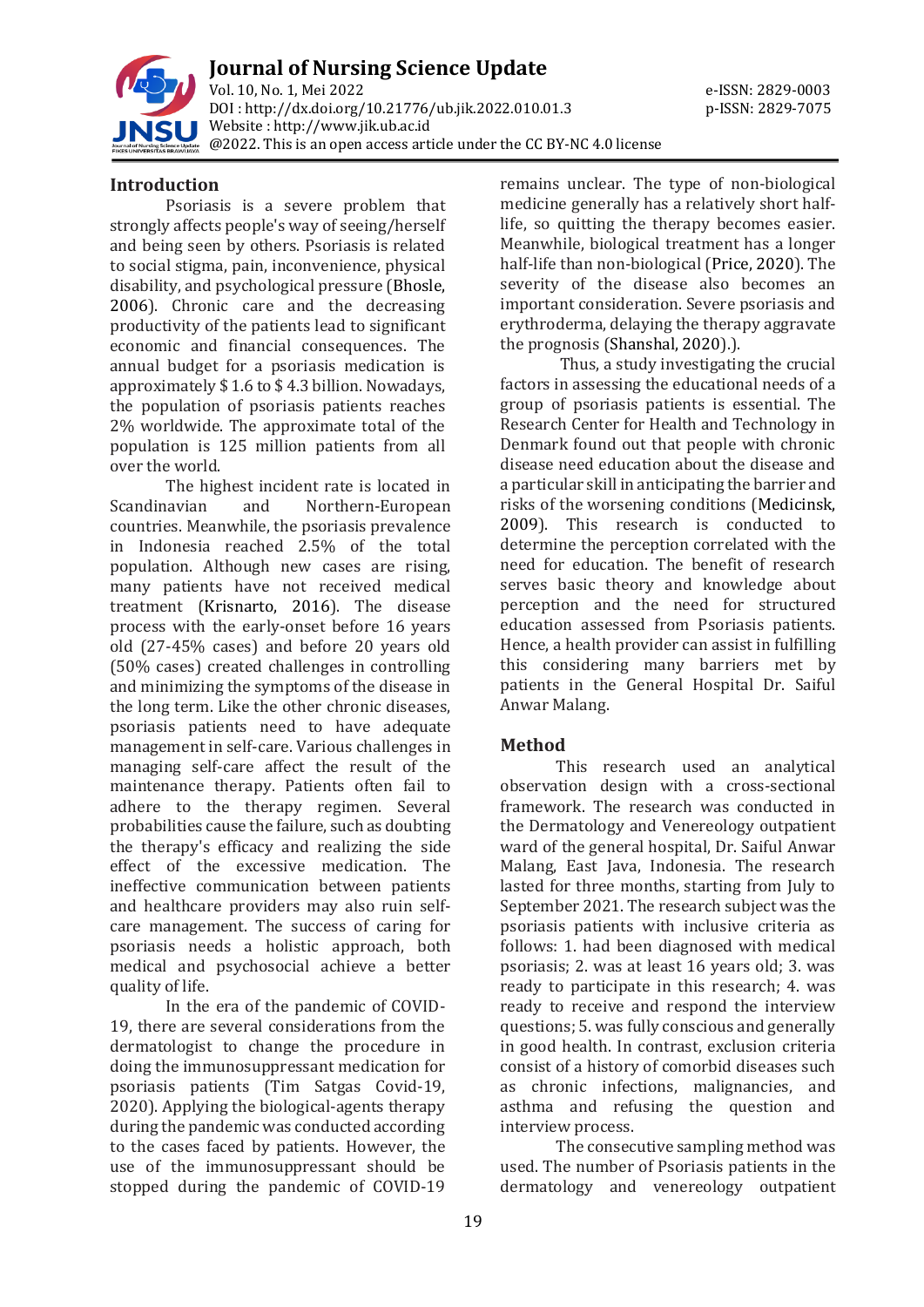

ward in the General Hospital of Dr. Saiful Anwar Malang has been decreasing during the pandemic of COVID-19, so the respondents who participated in this study reached 20 people. The independent variable of this research is the perception level of the disease, which was measured by using a B-IPQ questionnaire. The dependent variable of this research is the need for structured education. The univariate demographic data measured were the gender, level of education, the severity of psoriasis measured by questionnaire on Psoriasis Area Severity Index (PASI), the long period of suffering the disease, and the medication of psoriasis.

The data collection mechanism during the pandemic of COVID-19 adhered to the health protocols. The patients were given informed consent. Then, an in-depth study and

data validation were conducted in a telephone interview. The instruments used were the B-IPQ questionnaire and the need for structured education, which had been tested for their validity and reliability. The data analysis was conducted using the SPSS program for Windows version 26.0 with a 95% confidence level and 0.05 error rate (α). The data were analyzed using the Spearman test.

# **Results and Discussion**

The univariate and bivariate data of this research were obtained, which informed the demographic characteristics of the respondents and some related to the dependent variables such as perception and needs for education on the psoriasis patients.

| Category                                            | $\mathbf n$ |  |
|-----------------------------------------------------|-------------|--|
| <b>Sex</b>                                          |             |  |
| Male                                                | 8           |  |
| Female                                              | 12          |  |
| Age                                                 |             |  |
| $\leq$ 30 Years old                                 | 6           |  |
| 30-40 Years old                                     | 6           |  |
| $\geq$ 40 Years old                                 | 8           |  |
| Long Period of Being Early Diagnosed with Psoriasis |             |  |
| > 1 year                                            | 8           |  |
| 1-5 years                                           | 4           |  |
| 5-10 years                                          | 5           |  |
| >10 years                                           | 3           |  |
| <b>Education Level</b>                              |             |  |
| Junior High School                                  | 5           |  |
| Senior High School                                  | 9           |  |
| <b>Bachelor Degree</b>                              | 5           |  |
| Master Degree                                       |             |  |

**Table 1. Characteristic of Respondents**

Table 1 shows that among 20 respondents, most of them were female, consisting of 12 people. At the same time, the rest were male patients consisting of 8 people. Among 20 respondents, most of them were > 40 Years old, consisting of 8 people. Out of 20 respondents, the long period of being early diagnosed with psoriasis, less than one year, consisted of 8 people. The least three people reported that they had suffered from the illness for more than ten years. Out of 20 people, 9 of them graduated from senior/vocational high school. The least

number of participants (1 person) was a master's graduate.

Table 2 shows that out of 20 respondents of this research, most suffered from Vulgaris psoriasis (12 people). On the other hand, Pustular psoriasis was suffered by six people, Guttate psoriasis by 1 person, and Erythrodermic psoriasis by one person. Out of 20 respondents, most suffered from mild psoriasis consisting of 8 people. On the other hand, moderate severity of psoriasis was suffered by 6 people, and 6 people suffered severe psoriasis. It reveals that among 20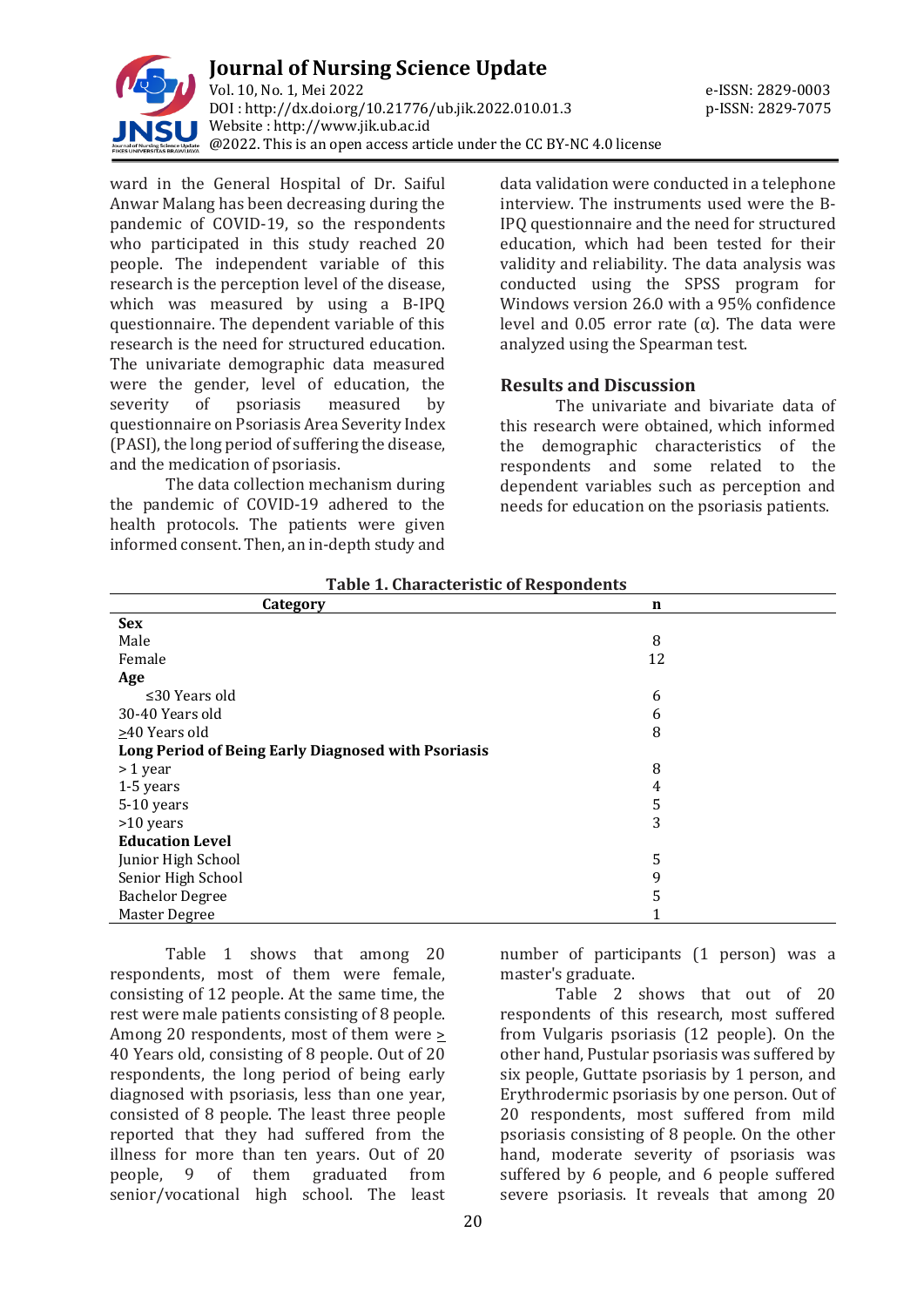

respondents, the result yielded most of the respondents with a mild level of severity consisting of 8 people who took a topical therapy to decrease the pain in their skin. On the other hand, those who suffered from medium to critical psoriasis severity reported receiving an injection therapy regimen, a biological agent (3 people), and conventional systemic therapy (2 people). Besides, seven people also said that they took the antihistamine medicine to decrease the pain of psoriasis.

| <b>Table 2. Psoriasis Conditions of Respondents</b> |    |  |
|-----------------------------------------------------|----|--|
| Category                                            | n  |  |
| <b>Types of Psoriasis</b>                           |    |  |
| <b>Vulgaris Psoriasis</b>                           | 12 |  |
| <b>Pustular Psoriasis</b>                           | 6  |  |
| Guttate Psoriasis                                   |    |  |
| Erythrodermic Psoriasis                             |    |  |
| <b>Psoriasis Area Severity Index (PASI)</b>         |    |  |
| Mild                                                | 8  |  |
| Moderate                                            | b  |  |
| Severe                                              |    |  |
|                                                     |    |  |

| <b>Table 3. Medical Records of Respondents</b> |
|------------------------------------------------|
| $\sim$ $\sim$ $\sim$                           |

| Category                            | $\mathbf n$ |  |
|-------------------------------------|-------------|--|
| <b>Types of Medication</b>          |             |  |
| Topical therapy                     | 8           |  |
| <b>Biological Agent</b>             | 3           |  |
| Antihistamine                       | 7           |  |
| Conventional-Systemic Therapy       | 2           |  |
| <b>Medication Barrier</b>           |             |  |
| No Barrier                          | 4           |  |
| Hard to get the medicine            | 5           |  |
| Limited access to health care       | 7           |  |
| <b>Medication failure</b>           | 4           |  |
| <b>Vaccination Records</b>          |             |  |
| Vaccinated                          | 16          |  |
| Not Vaccinated                      | 4           |  |
| <b>Vaccine Dosage</b>               |             |  |
| 1st dosage                          | 4           |  |
| 2nd dosage                          | 12          |  |
| None                                | 4           |  |
| <b>Complaints After Vaccination</b> |             |  |
| No complaint                        | 13          |  |
| Complaint                           | 3           |  |
| Not vaccinated                      | 4           |  |

Table 3 shows that out of 20 respondents, most of them (7 people) had limited access to the appropriate healthcare. On the other hand, five people stated that it was difficult to get the medicine. Four people had experienced medication failure, and four others had no barrier. Among the 20 respondents, 16 of them had been vaccinated while the rest had not been vaccinated. Most of them received the second vaccine dosage (12 people). The first dosage was given to 4 people

in this research, and the other four people had not been vaccinated. Out of 20 respondents of this research, most (13 people) had no complaints after the vaccination. On the other hand, three people reported having complaints after being vaccinated, and 4 of them had no complaints as they were not vaccinated. The average score could see the scoring of each question item from number 1 to 8 of each question item. Each question item has a score on a scale of 0-10. The higher the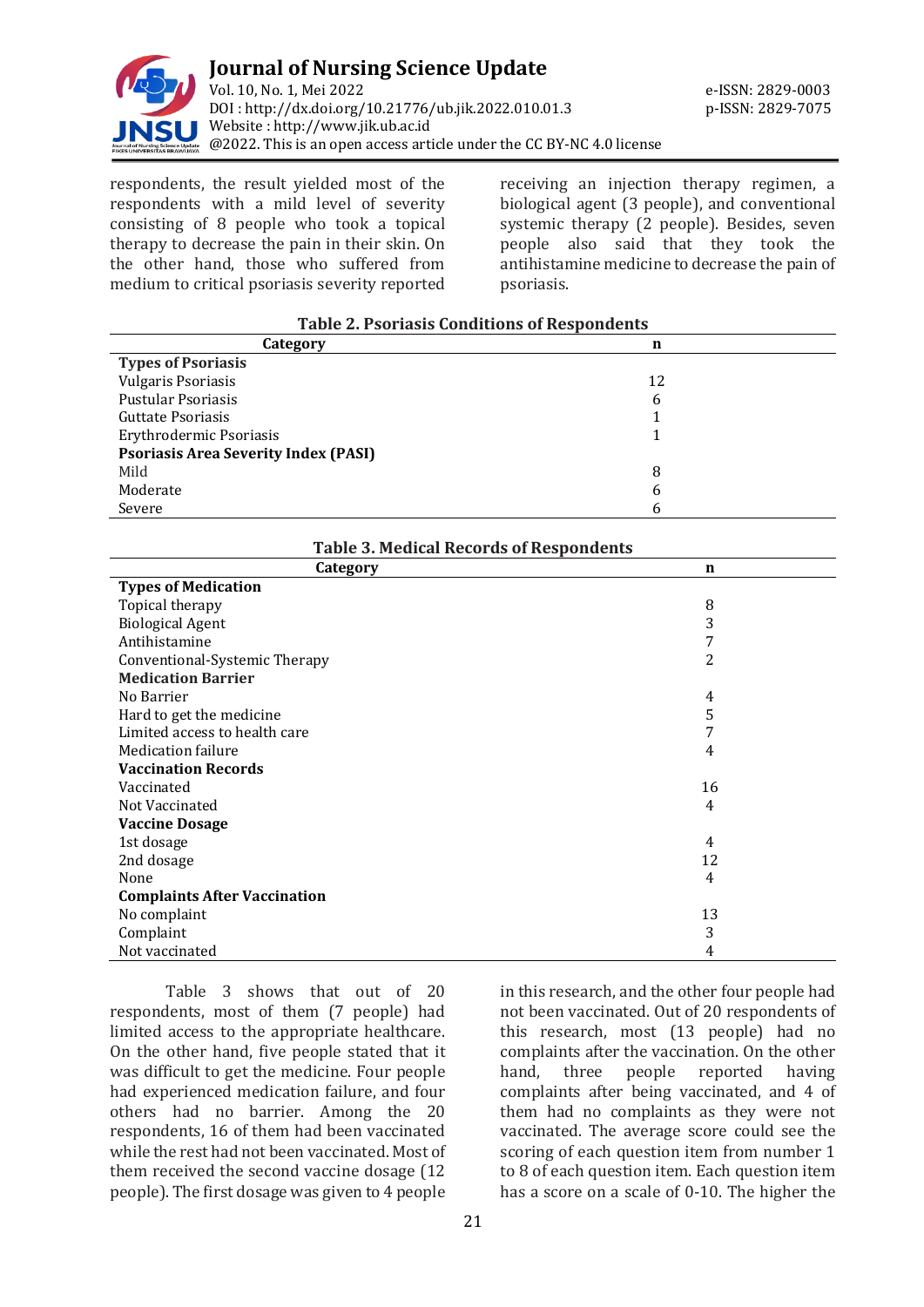

score, the stronger the dimension. This makes the score in the middle interval show a strong influence on the perception. The question item covered several dimensions: consequences, time, personal control, medication control, identity, anxiety, coherence, and emotional representation (Broadbent *et al*., 2015).

The first question item has an average score of 7.55, which means the patients have impacted or affected their lives (negative perception). The second question item has an average score of 6.7, implying that suffering from psoriasis makes them think it will last forever or continue for a long time (negative perception). The third question item has an average score of 5.9, which tells that the psoriasis patients have sufficient control of the disease (positive perception). The fourth question item reached an average score as big as 6.75, which shows that the psoriasis patients perceived the medication as sufficiently helpful in reducing the pain of the disease (positive perception).

The fifth question item reached an average score as big as 7.55, which means that many patients experienced the disease symptoms (negative perception). The sixth question item has an average score of 7.4 which means that the patients have enough anxiety about the disease (negative perception). The seventh question item reaches an average score of 6.65, implying that the patients have ample understanding of the disease (positive perception). The eighth question item got an average score of 6.55, which reveals that the patients perceived that psoriasis has consecutive impacts on their emotional state (negative perception).

The average score of the eight-question items was 55.05, which means that psoriasis disease is perceived as a threat since it was above the middle limit, that is 40, with a total range score of 0 up to 80. This research explains that the perception of the patients tends to be negative. Question item number 9 is the last question depicting the dimension of cause. Three main factors which are mostly believed as the main factor causing the psoriasis disease is stress and allergic followed by other factors such as excessive activities, accompanying disease, skin disease,

dental caries, lack of rest, unhealthy lifestyle such as smoking, and myths about the disease which is caused by the black magic. The respondent also mentioned environmental factors, such as the weather that affect affects psoriasis attack.



**Table 4. Data on Psoriasis Patients' Perception based on the Perception Score (B-IPQ Score)**

| I D-IFV SCOLET                             |    |  |
|--------------------------------------------|----|--|
| Category                                   | n  |  |
| <b>Perception</b>                          |    |  |
| <b>Positive Perception</b>                 | 2  |  |
| <b>Negative Perception</b>                 | 18 |  |
| Need for structured Education of Psoriasis |    |  |
| <b>Patients</b>                            |    |  |
| Not assessed                               | 18 |  |
| Assessed                                   |    |  |

Table 4 showed that among the 20 respondents, the majority of them (18 people) have high level of negative perception from the interpretation of B-IPQ score while the rest of them (2 people) have positive perception. It also showed the need for structured education on psoriasis among the 20 respondents based on the assessment we reached. Most of the respondents (18 people) did not assess that they seek structured education on psoriasis, while the rest (2 people) seek it to care for psoriasis during pandemic COVID 19. This research analyzed the correlation between the data variables using a non-parametric test with the Spearman Rho test by applying the IBM SPSS Statistic 26 Commuter License software.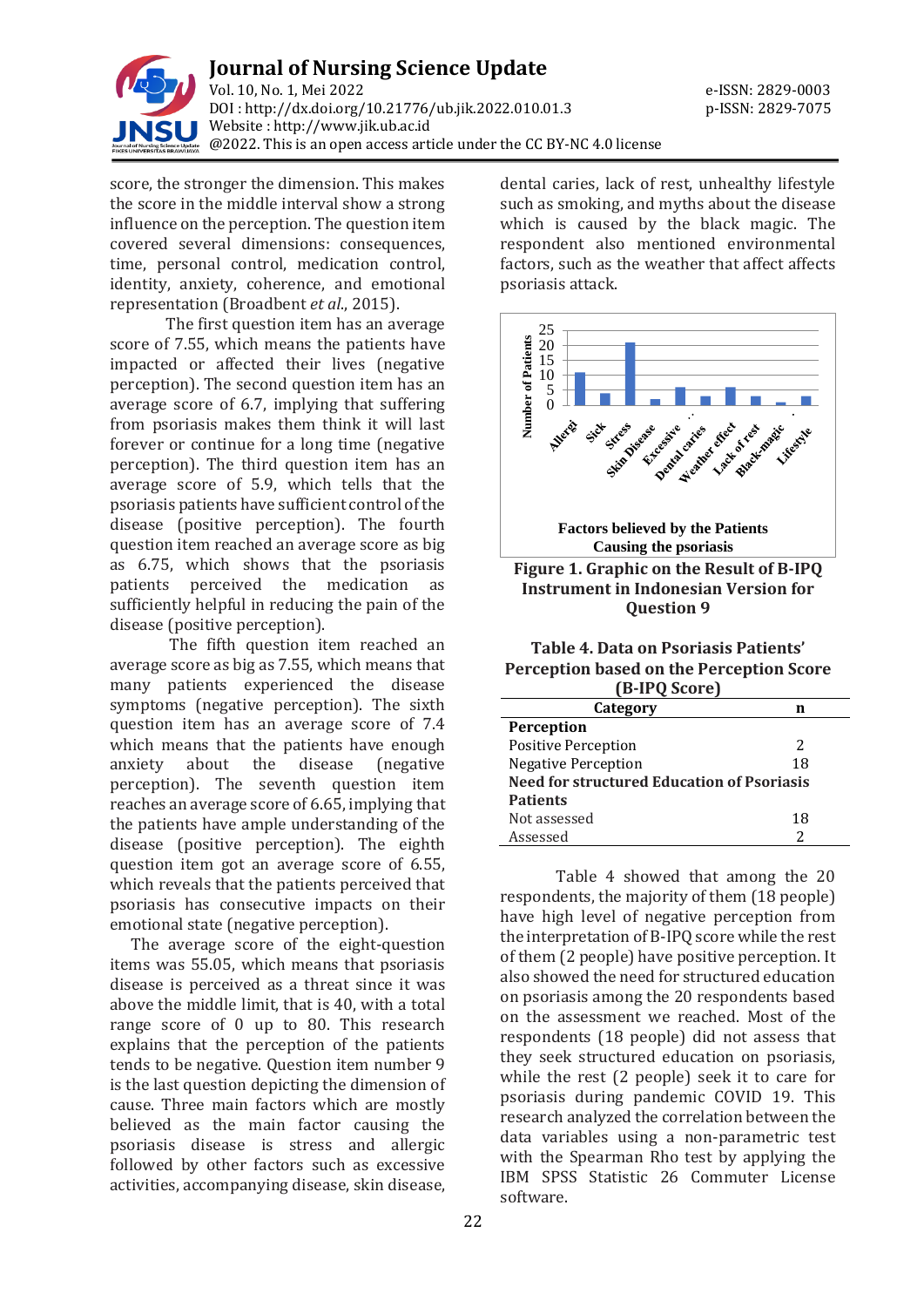

## **Table 5. The Correlation of Perception, Education Level, Psoriasis Area Severity Index (PASI) and Need for Structured Education among the Psoriasis Patients**

| <b>Needs of the Structured Education</b>    |                  |                     |              |       |
|---------------------------------------------|------------------|---------------------|--------------|-------|
| <b>Variables</b>                            | <b>Awareness</b> | <b>No Awareness</b> | <b>Total</b> | D     |
| <b>Perception (B-IPQ)</b>                   |                  |                     |              | 0.05  |
| Positive                                    |                  |                     |              |       |
| Negative                                    |                  |                     | 18           |       |
| <b>Education Level</b>                      |                  |                     |              | 0.897 |
| Junior High School                          |                  |                     |              |       |
| Senior High School                          |                  |                     | 9            |       |
| <b>Bachelor Degree</b>                      |                  |                     |              |       |
| Master Degree                               |                  |                     |              |       |
| <b>Psoriasis Area Severity Index (PASI)</b> |                  |                     | 0.898        |       |
| Mild                                        |                  |                     | 8            |       |
| Moderate                                    |                  |                     | n            |       |
| Severe                                      |                  |                     |              |       |

According to the statistic test shown in table 5, the correlation result between the perception and the need for structured education for the psoriasis patients acquired a p-value of 0.05, which can be inferred that there is a significant correlation between patients' perception of the disease with the need for structured education on the psoriasis patients. The correlation between the education level with the need for structured education according to the statistical test result obtained a p-value of 0,897. It can be inferred that there was no significant correlation between the education levels with the need for structured education. The correlation analysis between the Psoriasis Area Severity Index and the need for structured education based on the score of statistical tests obtained a p-value of 0.898. It can be concluded that there was no significant correlation between the Psoriasis Area Severity Index with the need for structured education among the psoriasis patients.

Evaluation of health care becomes essential considering that psoriasis patients are an auto-immune disease that is susceptible to the transmission of COVID-19 virus infection. The doctors and nurse team as the front liners need some consideration on the clinical procedure and self-management in the implementation of the application of nursing for psoriasis patients. The patients' need becomes the reference in making a decision that needs to be examined. Several respondents reported that they faced

difficulties in getting the prescribed medicine by the doctor when they were unable to come to the hospital. Most of the respondents stated that they only use the antihistamine medicine to relieve the pain. This makes them unaware that the condition of the disease cannot be well controlled.

This research explains that the majority of the psoriasis patients found barriers and got flares during the pandemic of COVID-19. They were worried about being exposed to the infection of COVID-19 in the hospitals, long-distance with the location of the health center, difficulties in taking the prescribed medicine in a pharmacy that is not affiliated with the hospitals, and the existence of the side effects of the drug makes them fail in continuing the medication. Structured education concerns the concepts of the need for health management and solutions during the pandemic.

The medication of psoriasis patients with a level of severity mild is conducted by giving topical medicines such as emollient, corticosteroids, keratolytic, retinoid, vitamin D analog, the combination of corticosteroids and vitamin D analog, with 3% area of skin disorder, which were reported easy to be obtained by the respondents. Meanwhile, patients with the level of severity mild to severe stated that they took medicine via subcutaneous injection. The biological agents that have been administered through injection are such as Etarnecept, Ustekinumab, Adalimumab, Infliximab, or Secukinumab.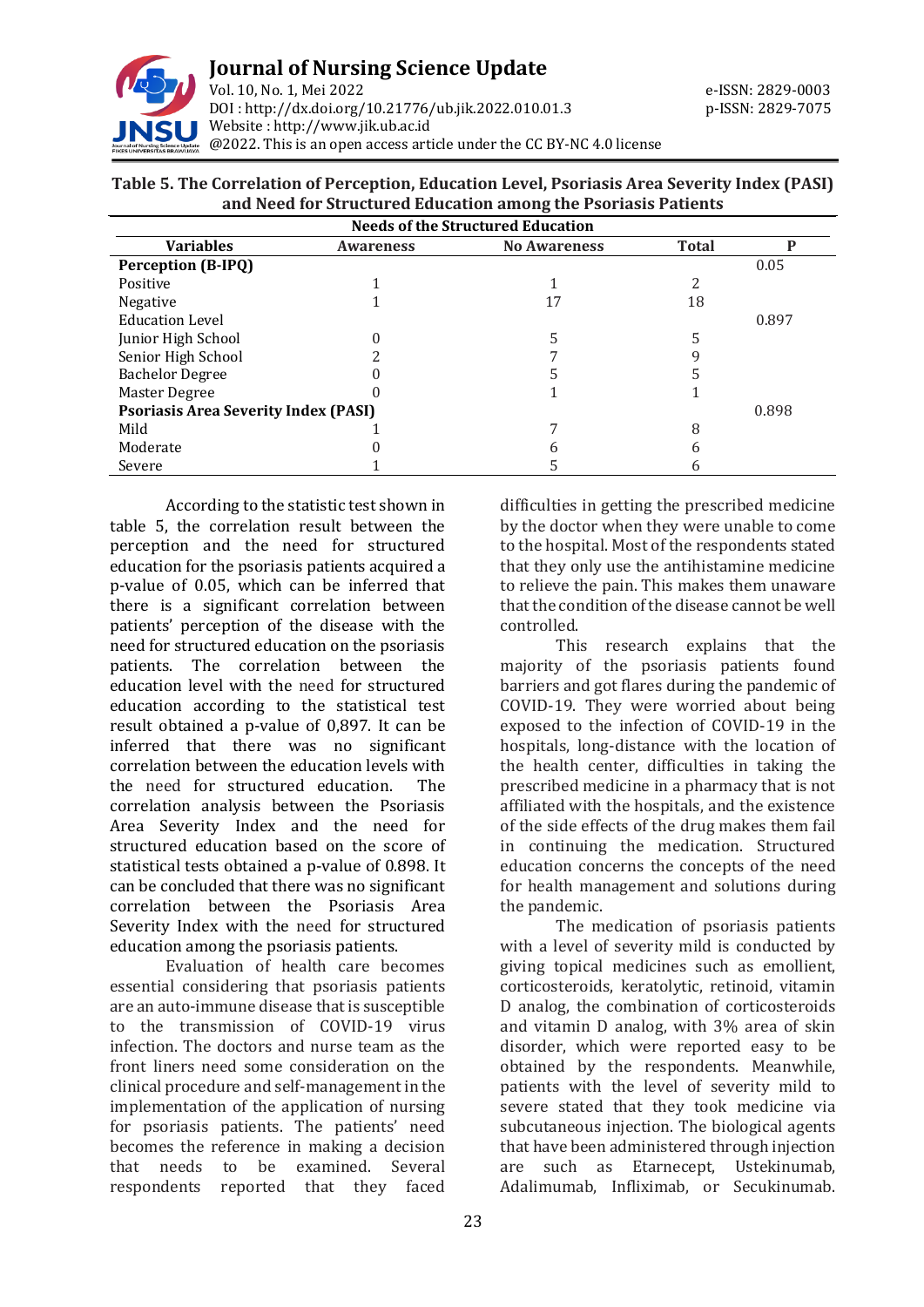

Explanation from the respondents related to helping per-oral conventional systemic therapy involved several kinds of medicine, i.e. methotrexate, cyclosporine, and sulphasalazine, which cannot last for long, considering its side effects.

The risks of the psoriasis disease (flares) recurrence are considered high when the immunosuppressant medication is delayed or halted. However, several systemic medicines have some contraindications that must be carefully noticed, mainly when an acute infection happens, such as COVID-19, and comorbid diseases, for example, uncontrollable diabetes mellitus. In this research, 20 respondents denied that they were once infected by COVID-19. Most of the respondents had been fully vaccinated for COVID-19. Only a few of them were not vaccinated due to a doctor's recommendation to postpone the vaccine as they were undergoing systemic therapy. This is under the International Psoriasis Council (2020) recommendation to delay or stop administering the immunosuppressant agent to the psoriasis patients if they were infected by the COVID-19 virus (ST. Louis, 2020). The psoriasis medication target in remission. When the patient returned and reported some complaints, they should be back to the health care to receive a structured education related to their current psoriasis treatment.

The need for structured education was assessed using a questionnaire. Items include the severity of the illness, cause of flares, recommendation of therapy, method of controlling illness problem, skincare, and stress management. The patient should describe their experience maintaining personal skin hygiene, a good lifestyle, and UV light protection. Besides, patients can also be assessed for how deep they understand health protection management. Health providers advise that vaccination can be canceled unless three months after being infected by COVID 19. The research resulted in most of the patients not seeking structured education during the pandemic of COVID-19.

The perception of the disease is a cognitive and emotional response formed by the individual upon their current disease

condition. It will lead someone to choose a strategy to control the disease that will threaten or threaten their lives with both internal and external stimuli. Positive perception will shape an adaptive coping mechanism from within oneself by basing on the acceptance of appropriate education in line with the current therapy needs. This research reported that most of the respondents had negative perceptions of the psoriasis disease, mainly when measured during the pandemic of COVID-19.

Besides the perception, there are some predictive factors affecting the need for structured education, including the individual's characteristics, for example, the level of education, gender, level of education, the severity of psoriasis measured by a questionnaire on Psoriasis Area Severity Index (PASI), the long period of suffering the disease, and the medication of psoriasis.

The research demonstrates that the perception of the disease has a significant correlation with the need for structured education. This research needs to be developed with another factor. Next, it is expected to fulfill the need for structured education to improve comprehensive management and cooperation with psoriasis patients for a better quality of life.

# **Conclusion**

It can be concluded from this research that perception of the disease (B-IPQ) significantly correlated with the need for structure education among psoriasis patients.

### **Acknowledgment**

The authors would like to thank LPPM University of Brawijaya, which supported this research project financially, the patients, and all research members taking part in this study.

### **References**

Badan Mutu Pelayanan Kesehatan. (2020). *Kumpulan Referensi Layanan Kesehatan Esensial Pada Masa Pandemi Badan Mutu Pelayanan Kesehatan*. [http://badanmutu.or.id/2020/09/02/ku](http://badanmutu.or.id/2020/09/02/kumpulan-referensi-layanan-kesehatan-esensial-pada-masa-pandemi/) [mpulan-referensi-layanan-kesehatan](http://badanmutu.or.id/2020/09/02/kumpulan-referensi-layanan-kesehatan-esensial-pada-masa-pandemi/)[esensial-pada-masa-pandemi/.](http://badanmutu.or.id/2020/09/02/kumpulan-referensi-layanan-kesehatan-esensial-pada-masa-pandemi/)